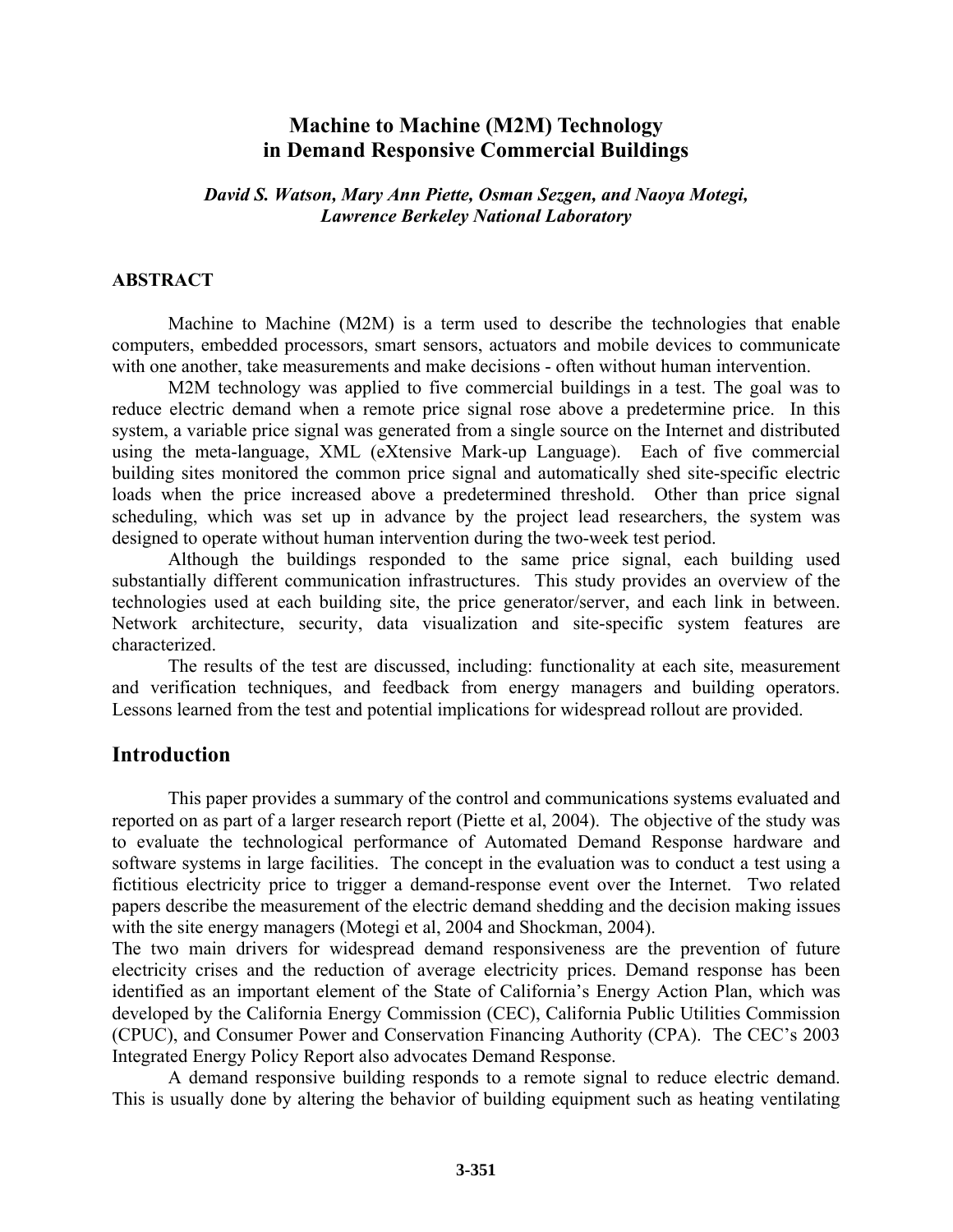and air conditioning (HVAC) systems and/or lighting systems so as to operate at reduced electrical loads. This reduction is known as "shedding" electric loads. Demand responsiveness and shedding can be accomplished by building operators manually turning off equipment in response to a phone call or other type of alert.

In this paper, we use the term "Automated Demand Response" or "Auto-DR" to describe "Fully-Automated" Demand Response where electric loads are shed automatically based on a remote Internet based price signal. Although the facility operating staff can choose to opt out if desired, Auto-DR systems operate without human intervention.

#### **Previous Research**

The California Energy Commission (CEC) and the New York State Energy Research and Development Agency (NYSERDA) have been leaders in the demonstration of demand response programs utilizing enabling technologies. Several studies associated with the California and New York efforts investigated the effectiveness of demand responsive technologies. In California, Nexant was charged with evaluating CEC's Peak Load Reduction Program. The Nexant reports document the performance of all the California funded technology projects including the magnitude of the response and the cost associated with it (Nexant 2001 and Nexant 2002).

In addition to research concerning utility programs, controls, and communications systems, several research studies have examined various topics concerning DR in commercial buildings, including how to operate buildings to maximize demand response and minimize loss of services from DR. Kinney et al reported on weather sensitivity of peak load shedding and power savings from setting up temperatures in buildings to reduce cooling loads (Kinney et al, 2001). This research project also builds on previous LBNL work concerning the features and characteristics of web-based Energy Information Systems (EIS) for energy efficiency and DR (Motegi et al., 2003).

# **Project Description**

The Automated DR research project took place over approximately two years, beginning with a planning activity in summer, 2002, successful pilot tests in November 2003 and final reporting in March 14, 2004 (Piette, et al 2004). The building sites, including their use, floor area, and equipment loads shed during the Auto DR tests are listed in Table 1.

## **System Geography**

Although all of the Auto-DR pilot sites were in California, the supporting communications infrastructure and several of the developers were distributed throughout North America (see Figure 1).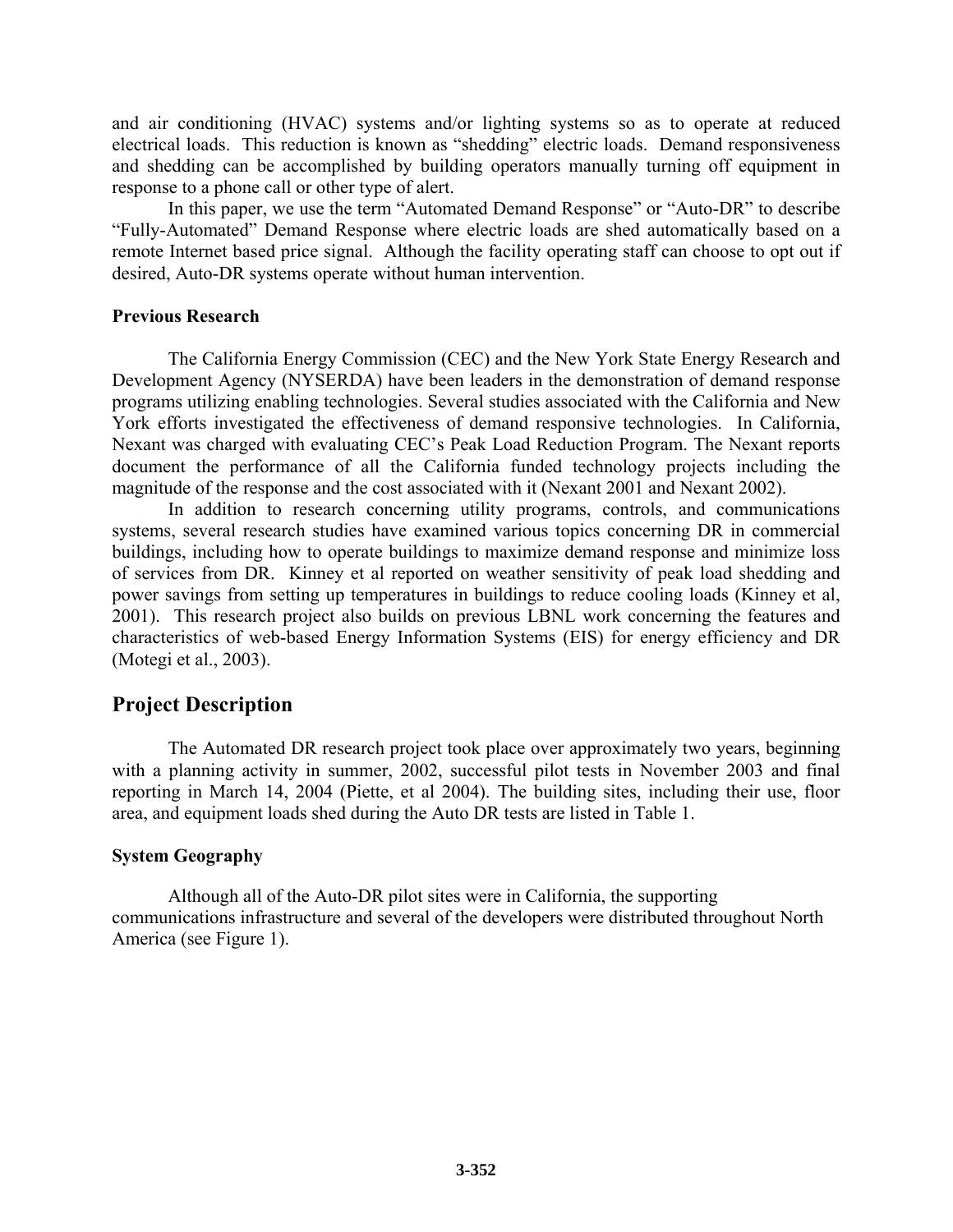|                                        | L'abit 1. Summat v'oi Sites                                 |                                                   |                                              |                                                            |                                                           |
|----------------------------------------|-------------------------------------------------------------|---------------------------------------------------|----------------------------------------------|------------------------------------------------------------|-----------------------------------------------------------|
|                                        | Site A                                                      | <b>Site B</b>                                     | Site C                                       | <b>Site D</b>                                              | Site E                                                    |
| Location                               | Oakland                                                     | Concord                                           | Oakland                                      | Palo Alto                                                  | Santa<br><b>Barbara</b>                                   |
| <b>Use</b><br><b>Floor Area</b>        | Supermarket                                                 | Office                                            | Office                                       | Pharmaceutical<br>laboratory<br>(Office $\&$<br>Cafeteria) | Library                                                   |
| $(f t^2)$                              | 50,000                                                      | 211,000                                           | 978,000                                      | 192,000                                                    | 289,000                                                   |
| Equipment<br>loads shed<br>during test | $50\%$ of<br>overhead<br>lighting,<br>Anti-sweat<br>heaters | Supply fan<br>duct static<br>pressure<br>setpoint | Global zone<br>setpoint setup<br>and setback | Constant<br>volume fan<br>shut off                         | Fan speed<br>reduction,<br>Chilled water<br>valves closed |

**Table 1. Summary of Sites** 





# **Automated Demand Response System Description**

The Automated Demand Response System generated an XML price signal from a single source on the Internet (Figure 2). Each of five commercial building sites monitored the common price signal and automatically shed site-specific electric loads when the price increased beyond predetermined thresholds. Other than price signal scheduling, which was set up in advance by the project researchers, the system was designed to operate without human intervention during two one week pilot periods. The test process followed these steps:

- 1. LBNL defines the price vs. time schedule & sends to price server.
- 2. The current price is published on the server.
- 3. Clients request the latest price from the server every few minutes.
- 4. Business logic determines actions based on price.
- 5. EMCS (energy management control system) carries out shed commands based on logic.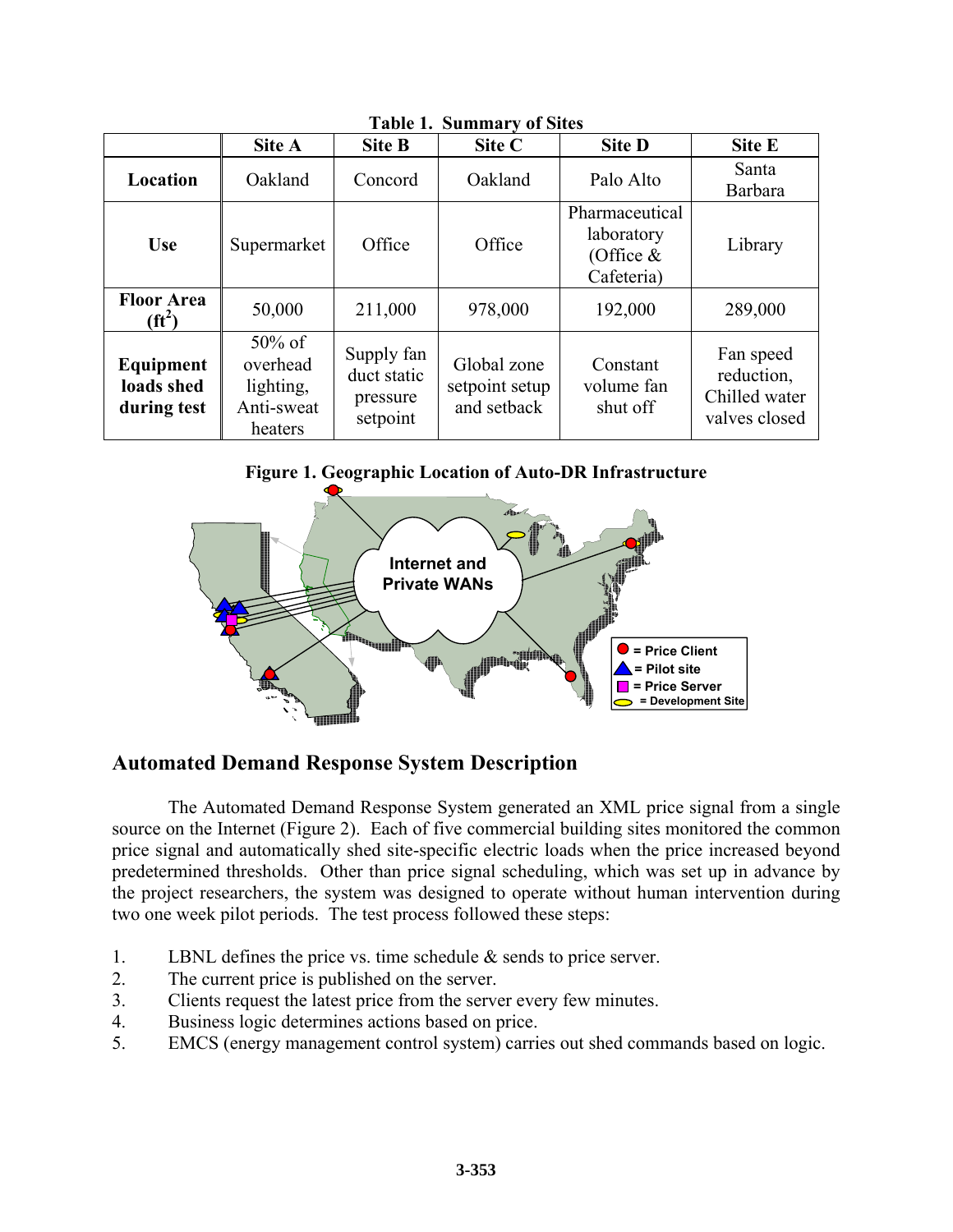

#### **Web Services /XML**

The infrastructure of the Auto-DR system is based on a set of technologies known as Web services. Web services have emerged as an important new type of application used in creating distributed computing solutions over the Internet. Properly designed Web services are completely independent of computer platform (i.e. Microsoft, Linux, Unix, Mac etc.). The following analogy helps to describe Web services: as Web pages are for people to view information on the Internet, Web services are for computers to view and share information on the Internet. Since human intervention is not required, this technology is sometimes referred to as "Machine-to-Machine" or "M2M". M2M is a superset of technologies that includes some XML/web services based systems.

XML is a `meta-language' —a language for describing other languages —that allows design of customized markup languages for different types of documents on the Web (Flynn, 2003). It allows designers to create their own customized tags, enabling the definition, transmission, validation, and interpretation of data between applications and between organizations (Webopedia, 2004). Standard communication protocols (TCP/IP, HTTP and SOAP) are used on the Internet and LAN/WANs (local area network/wide area network) to transfer XML messages across the network.

#### **Price Server**

The server publishes the current (fictitious) price for electricity (\$/kWh). Each of the participating sites has a Web services client that polls the server to find out the latest price.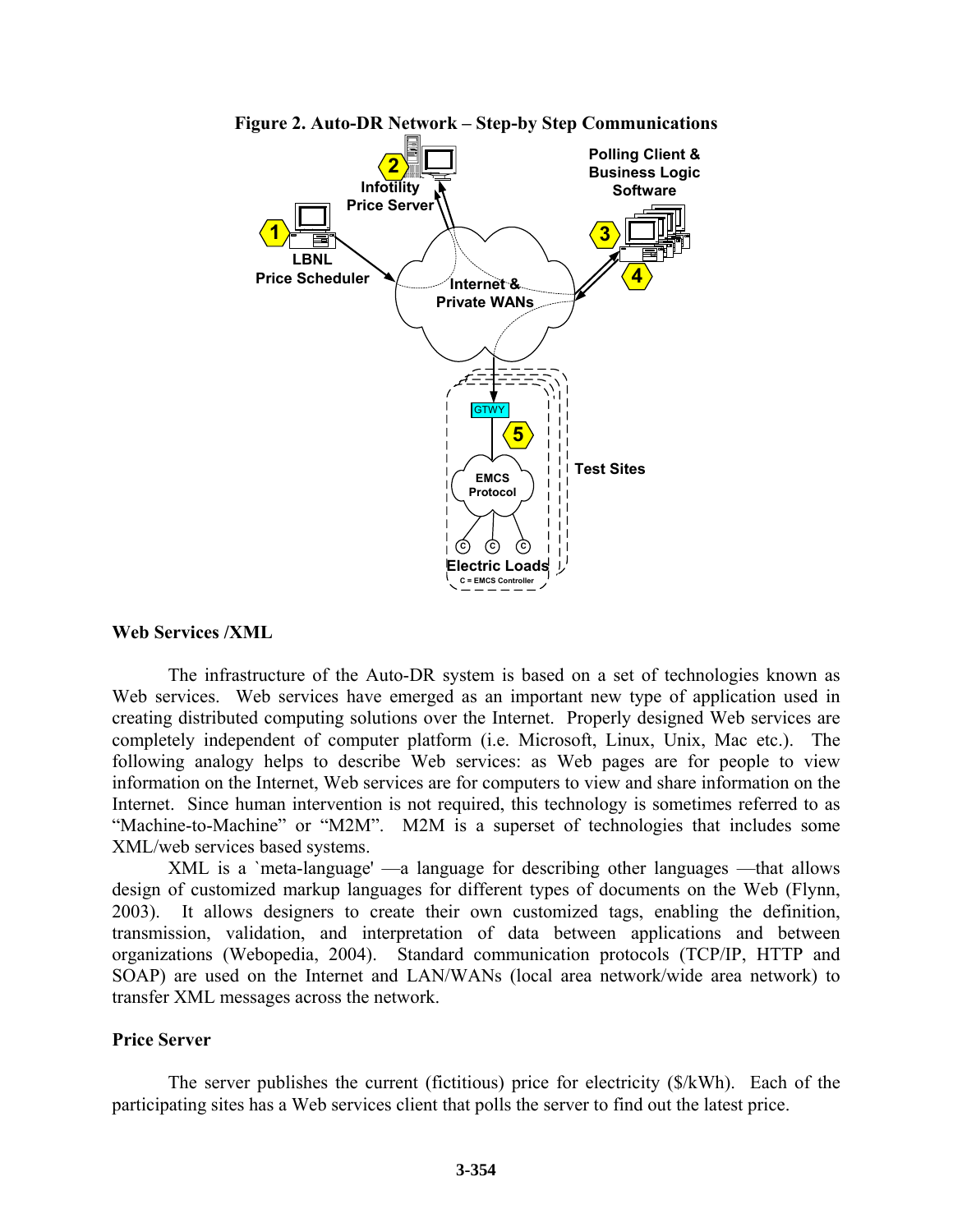## **Price Scheduling Software**

A scheduling client software application was provided to researchers at the LBNL. The password protected scheduling client was used to set up the price vs. time profile in the price server. The price profile could be set up hours, days or weeks in advance, however the building operators were not given any prior knowledge of upcoming fictitious price increases planned by researchers.

## **Electric Price Signal and Test Description**

Figure 3 shows the fictitious price signal that was in effect on the afternoon of November 19, 2003. During the rest of that day, the price remained at \$0.10/kWh.



**Figure 3. Price Signal on November 19, 2003** 

# **Polling-Client Price Verification**

The price server included a feature that verified and time-stamped client receipt of correct pricing information. This feature was implemented by requiring that each building-generated request for the latest price included the current price (from the client's perspective) and a time stamp. All pricing data were stored in a database. Although the intent of the client price verification feature was to verify client receipt of server generated pricing, there was another unforeseen benefit as well. When pre-pilot testing began, we could see which sites were polling to the server as they each came online. Even after each system was online, there were cases where clients would stop polling for known or unknown reasons. Program managers and system administrators were able to manually observe these intermittent losses of communication problems and make phone calls to resolve the problems.

# **Web Services – Clients**

The polling client is the software application that checks (polls) the Web services server to get the latest price data. The polling client resides on a computer managed by the building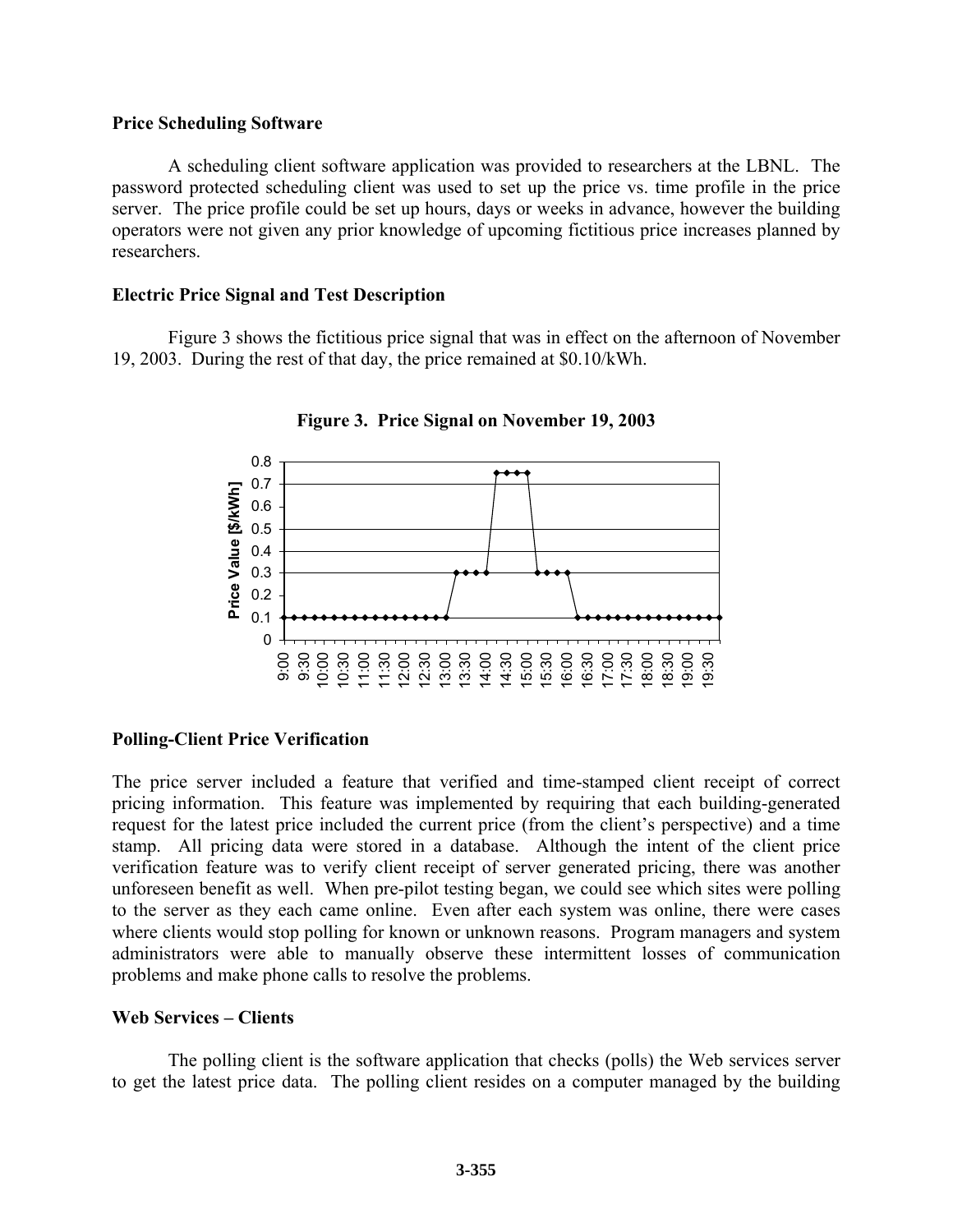operators (or their representatives) for each site. In the pilot test, each client polled the server at a user-defined frequency of once every 1 to 5 minutes.

# **Controls and Communications Upgrades**

In order to add Auto-DR functionality to each pilot site, some upgrades and modification to the controls and communications systems were required. The upgrades were built to work in conjunction with the existing EMCS and EIS (energy information system) remote monitoring and control infrastructure in place at each site. For this project, custom software was written for each site, including: price polling client, business logic, and site-specific EMCS modifications.

# **Results**

Upon sensing an increase in the electricity price above a specified value, all five participating sites initiated pre-determined shed strategies. As an example, the results of site D are shown below in Figure 4. Savings are determined by comparing actual metered demand on the day of the shed with a calculated normal (non-shed) baseline (Motegi et al, 2004). The vertical lines show boundaries of the price range.





The average load shed is shown in figure 5. Each bar represents the average shed over one hour of the three hour elevated price test. The electricity price during the first, second and third hours was \$0.30/kWh, \$0.75/kWh and \$0.30/kWh, respectively (Motegi et al, 2004).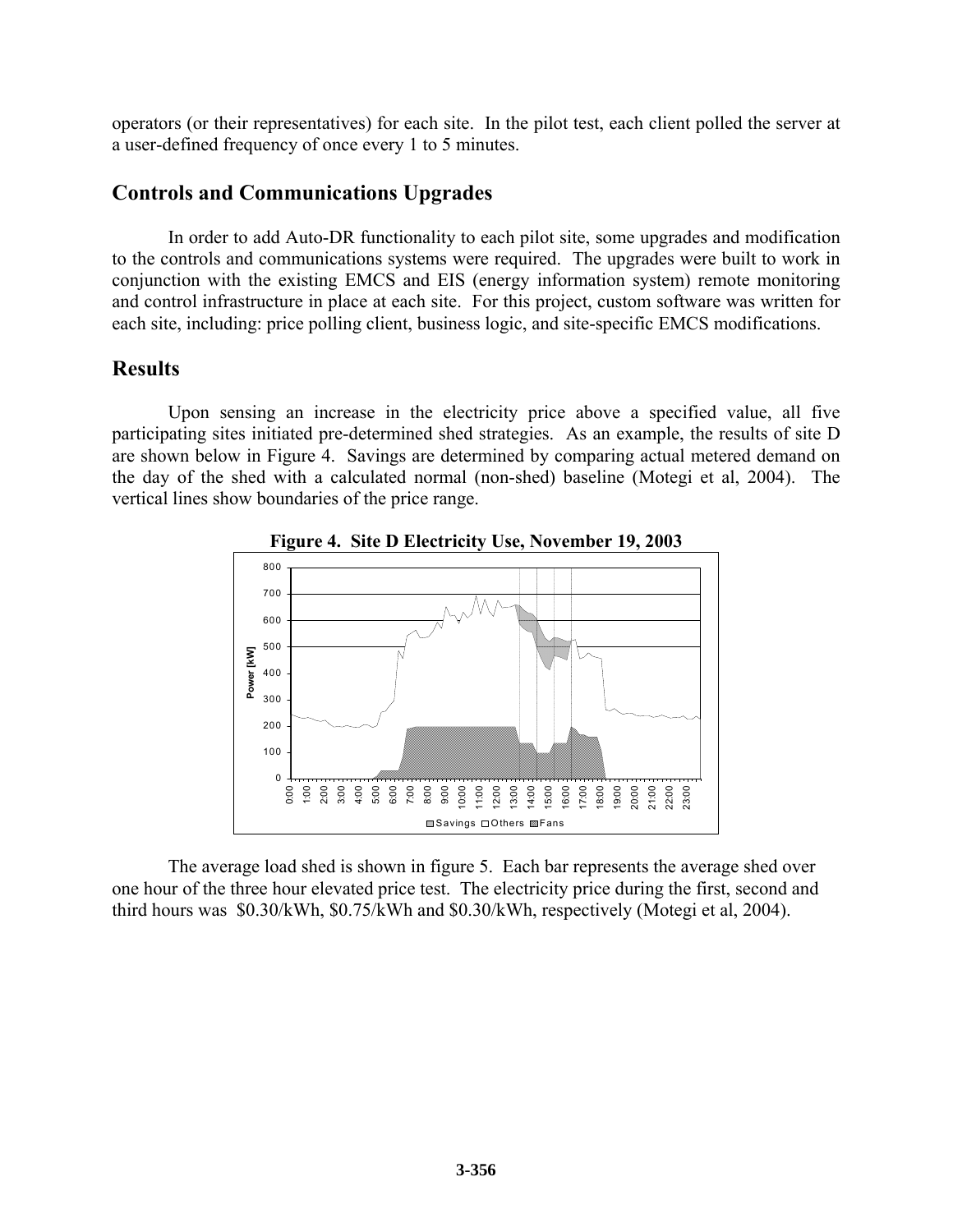

Figure 5. Average shed (kW and W/ft<sup>2</sup>) during the 3-hour test on November 19, 2003

# **Lessons Learned from each Site**

This section identifies the unique attributes of each participating Auto-DR facility. Controls and communications infrastructures and shed strategies are discussed for each system.

#### **Site A (Supermarket) System Overview**

The site A building telemetry data system is split between two systems. The EMCS (excluding electric power monitoring) is accessed via a dial-up modem. EIS data is available via any Web browser through the EIS Web site. The segregated nature of the EMCS and EIS make it a burdensome task for the facility operator to change a temperature setpoint or lighting schedule and then observe the effect on electric usage.

However, the integration between the enterprise networks and control networks is rather tight. The corporate WAN (Wide Area Network) is used to communicate between the business logic/polling client and the on-site Internet Protocol Input/Output (IP I/O) relay device. The enterprise network is also used for mission critical point of sale data communications within the nationwide organization. The fact that the energy data are shared and communicated over the mission critical enterprise network indicates a high level of collaboration and trust between the site A energy managers and other department managers involved with the core business of the organization.

The shed strategy was not objectionable to the store managers or patrons. Although the transition between 100% overhead lighting to 50% was noticeable, there were no complaints. The reduction of overhead lighting appeared to make the other light sources in the store, such as case lights, seem more intense. There is no evidence that the freezer doors fogged up during the shed, even though the setpoint of the anti-sweat heaters was reduced. If the transition of overhead lights to 50% were gradual (e.g. through use of dimmable ballasts) the entire shed would probably not be noticeable.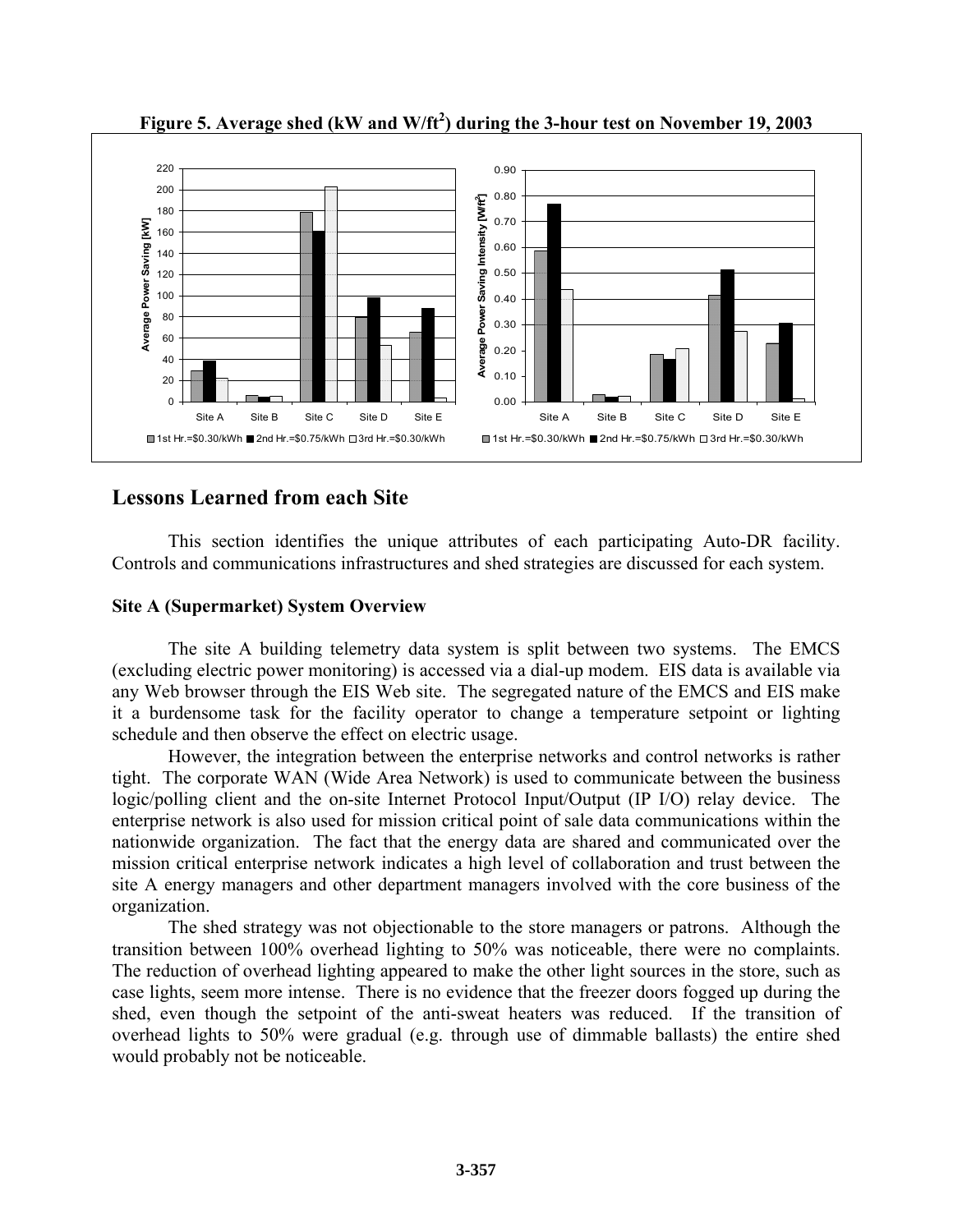#### **Site B (Bank Office) System Overview**

Integration between enterprise networks and control networks at this site is tight. The site B corporate WAN is used to communicate across the country to the on-site gateway. This network is also used for mission critical financial data communications within the site B organization. Like site A, the fact that energy and HVAC (heating, ventilation, and air conditioning) data are shared over the mission critical enterprise network indicates a high level of collaboration and trust between site B's energy managers, IT (information technology) security managers and other department managers involved with the core business of the organization. The use of highly secure and reliable hardware VPN (virtual private network) routers and the use of a co-location site to host the polling client and business logic computers are indications that system availability and security are high priorities.

With regard to the shed strategy employed at this site, there is no evidence that a modest reduction in duct static pressure for short durations caused any negative comfort effects to the occupants during the test. However, as shown in the measured data, the extent of the electric demand shed is negligible. If this strategy were extended so as to produce significant sized electric sheds, the method may pose some fundamental drawbacks. When the duct static pressure is reduced below the minimum required by the terminal boxes in VAV (variable air volume) systems, airflow is reduced in the zones. But the reduction is not shared evenly between all the boxes. The zones of greatest demand are the ones that are starved for air most immediately and most severely. In the building used in the Auto-DR pilot, the potential problem is exacerbated by the lack of sensors. Fan airflow is not measured and only nine "representative" zone temperature sensors are available for the entire  $211,000$  ft<sup>2</sup> building. There were not enough sensors to estimate the effect that reductions in airflow would have on occupants.

When the third party energy management company (company X) takes action to reduce energy at its connected sites, it uses a centralized control paradigm. While demand response systems are inherently centralized (signals to shed loads are generated in a one-to-many relationship), centralized control for day-to-day operation is less common.

In most control system markets (commercial buildings, industrial controls etc.) there has been a trend for several decades toward decentralized control. In decentralized control, the control logic is moved (physically) as close to the sensors and final control elements (e.g. relays, valves etc.) as possible. Decentralized control systems have traditionally been less costly, more flexible and more robust. However, in the IT community, there has been a movement in certain areas toward hosted solutions, application service providers and other centralized solutions. The ubiquitous Internet connectivity and other advances in IT technology have made these systems less costly, more flexible and more robust for certain applications.

The company X system alternates between centralized and decentralized paradigms on a minute-by-minute basis. One minute a fan system maintains a setpoint entered by onsite building operators. In the next minute, a neural network algorithm defines the setpoint from over 3,000 miles away.

## **Site C (Government Office) System Overview**

The enterprise and EMCS infrastructures used to enable Auto-DR at this site are linked together in a long series of serial components and communication links. The prototype system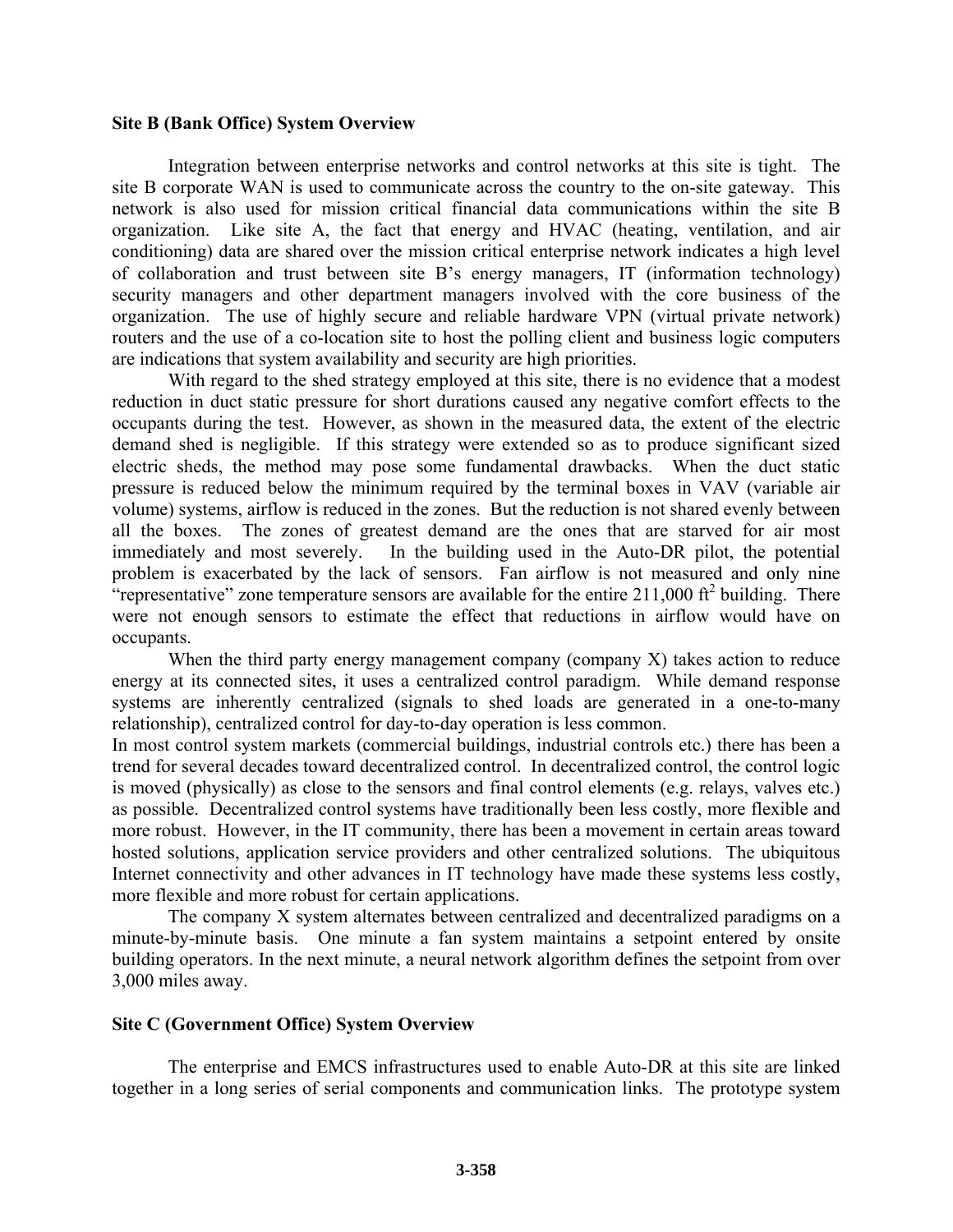was assembled at low cost using spare parts. With so many links, it is not surprising that there were communication failures due to an unexplained equipment lock-up during the first test. To make the system more robust, a review of the components and architecture should be conducted.

The second test was quite successful, as communications were functional from end-toend. The shed strategy produced an electric shed about as large as the other four sites combined. Because the temperature setpoint reset was at the zone level, comfort for each occupant could be maintained within the revised, relaxed constraints. To implement this strategy, it was necessary to revise the software parameters and some logic in each of the 1,050 VAV terminal box controllers. For most EMCS systems, the labor required to make these revisions would be substantial (one to three weeks). In this building, the process had been somewhat automated by previous system upgrades. This allowed EMCS reprogramming for Auto-DR to be conducted in about three hours.

#### **Site D (Offices and Cafeteria) System Overview**

A third party software framework (company Y) ties together three different EMCS protocols in a seamless fashion. The Web interface provides operators with compete monitoring and control capability from anywhere on the campus. It was relatively straightforward to interface the Auto-DR polling client and associated business logic to the system. The most challenging part of the project was setting up the "extra" computer outside of the Site D firewall and establishing communications to devices inside of the secure corporate network.

## **Site E (University Library) System Overview**

Remote monitoring and control of the EMCS and EIS was available over the Internet prior to the Auto-DR pilot. However, at the time of the test, remote control of the EMCS was not available. The software gateway between the enterprise network and the EMCS network lost remote control functionality during an "upgrade" of the third party server software. To meet the test schedule of the Auto-DR pilot, the IP I/O relay was added to allow the Auto-DR business logic to initiate the control functions such as initiating sheds. The shed strategy proved to be very effective. The books and other thermal mass in the Library buildings act as a thermal "flywheel" to help keep the space comfortable during the shed periods. In addition, the shed strategy reduced airflow without shutting off fans completely. The coastal climate of the site helped provide a temperate airflow even when the cooling and heating valves were closed.

# **State of the Art in Automated Demand Responsive Systems**

By evaluating the systems demonstrated in the November 2003 Auto-DR pilot, along with other existing technologies found in the EMCSs, EIS and the IT Industries, state-of-art Auto-DR systems can be envisioned. The five participating sites all successfully met the criteria of the pilot (under tight schedules and limited budgets). However, a truly state of the art system would use the "best of the best" components, systems and strategies from end to end. Such a system would be designed from scratch to meet a very specific set of requirements. The "best" system would meet or exceed the requirements at the lowest installed cost. Characteristics of state-of-the-art Auto-DR systems are discussed in this section.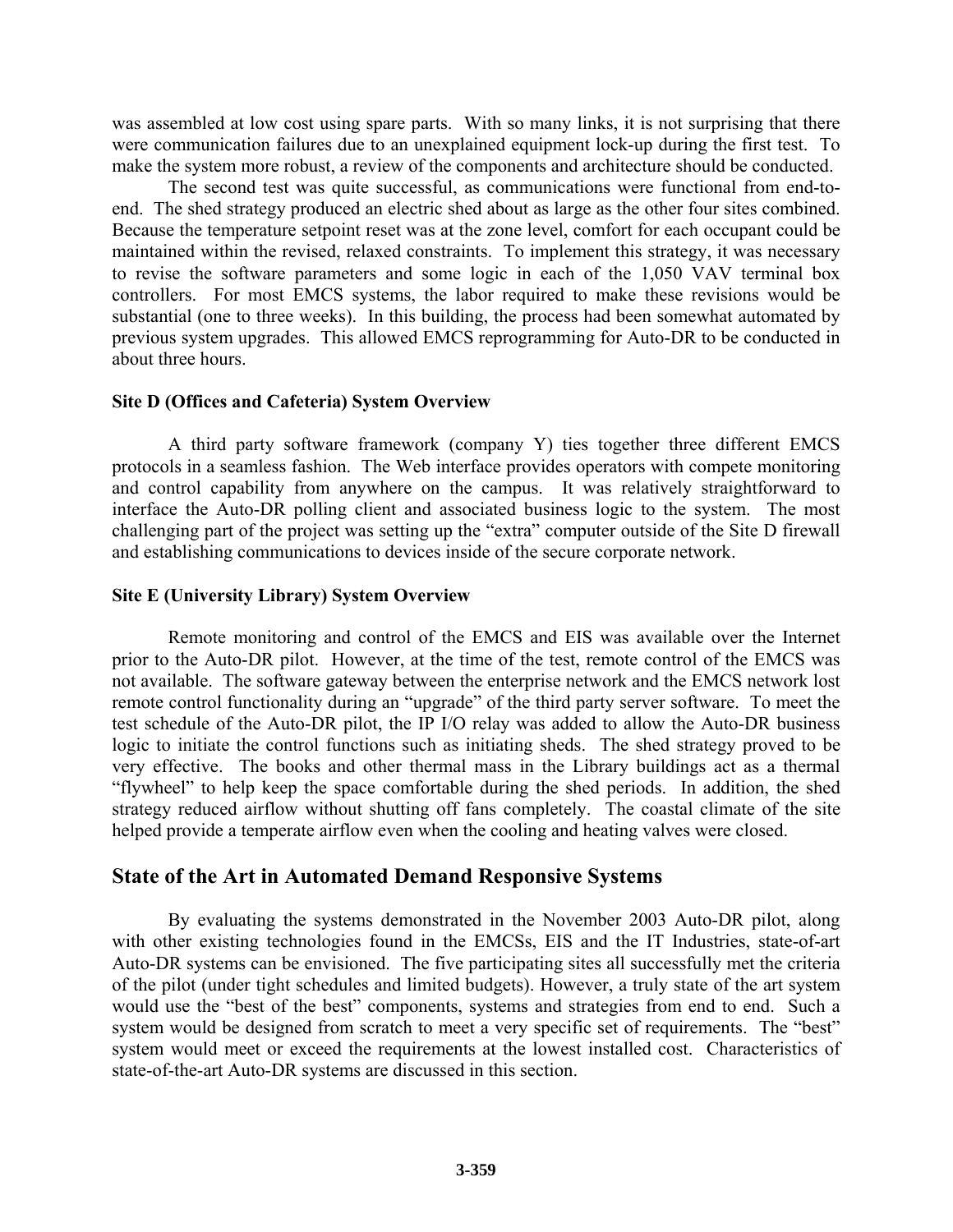#### **Flexible Designs for the Future**

Today's state-of-the-art Auto-DR technology could be applied in many different ways, depending on the scenarios and use cases that they are designed to satisfy. As the scenarios, use cases, and driving forces behind Auto-DR become better defined, systems will be designed and deployed accordingly. Since these design criteria are likely to remain in flux, Auto-DR system flexibility and future-proofing are a very high priority.

### **Features**

Customers should have numerous options about how they can participate in Auto-DR programs. For any given motivating force that drives customers to consider Auto-DR (i.e. price), each will have different circumstances under which they will want to participate. Customer flexibility must be built into any state-of-the-art Auto-DR system. They should have the ability to use custom business logic that is applicable to their own operations. Some may choose to allow remote real-time control (for its extra value) while others may want some advanced warning (via pagers, cell phones etc.) and the ability to opt out, if desired. Other important features in state-of-the-art Auto-DR systems are: real-time, two-way communications, high security, and high system availability.

## **Leveraging Trends in Technology**

The lower the installed cost of state-of-the-art Auto-DR systems, the sooner they will find their way into mainstream use. One of the most important ways to keep costs low is to leverage existing trends in technology. The use of existing IT technology in Auto-DR systems wherever possible is an important way of keeping costs low. The public Internet and private corporate LAN/WANs are ideal platforms for Auto-DR controls and communications due to their ubiquity, especially in large commercial buildings. In addition to the availability of networks, the performance of IT equipment (e.g. routers, firewalls etc.) continues to improve and prices continue to drop.

## **Enterprise, EMCS & EIS Integration**

Another way to obtain high system performance and keep the system costs low is through increased integration within the building. Since energy data from EISs is simply another type of measured data, EISs and EMCSs should share the same networks so as to maximize system performance and functionality and minimize cost. In addition to eliminating a redundant EIS network, other aspects of the system are also unified through this approach. Use of an integrated EMCS/EIS database and associated archiving and visualization tools increases user functionality while reducing cost. The ability to change setpoints for HVAC equipment and observe and analyze the effect on electric consumption from the same Human-Machine Interface (HMI) is an important enhancement to both the EMCS and EIS.

State-of-the-art Auto-DR systems should have tight integration between the EMCS/EISs network and enterprise networks within buildings. Once the integrated controls and communications infrastructures are in place, many applications in addition to Auto-DR are enabled. Auto-DR is a subset of a larger class of functionalities known as "remote telemetry".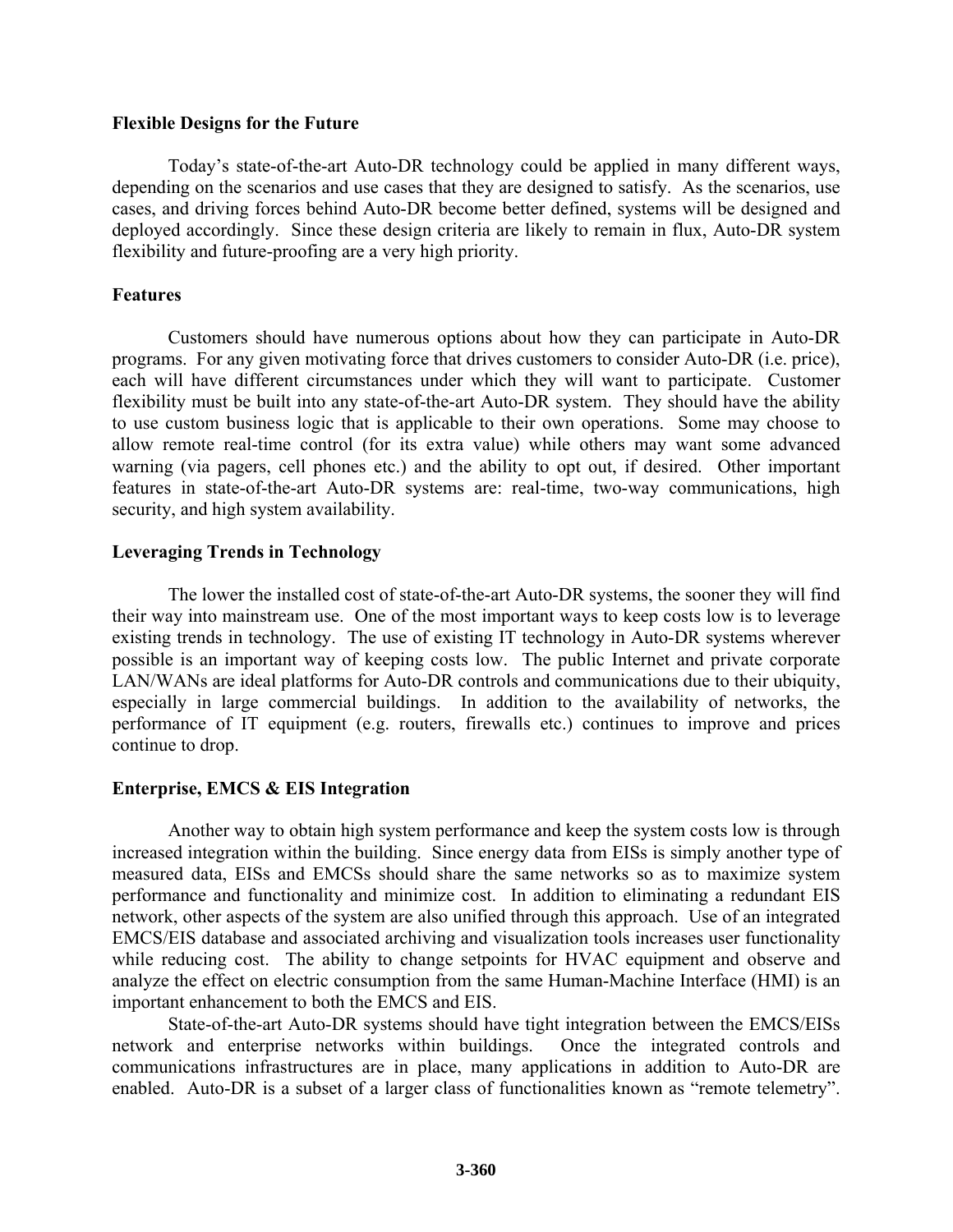Telemetry is defined as process by which remote sensors or actuators are controlled and/or monitored. Other remote telemetry applications include: energy management, energy forecasting, aggregation, access control and regulatory record keeping.

The network architecture of a state-of-the-art Auto-DR system would tend to be flatter that most of the sites in the November 2003 pilot. A flat architecture is one in which there are a minimum number of layers of control networks and protocols between the HMI and the final control and monitoring elements (e.g. sensors). The most robust and least costly systems should have no more than one enterprise network protocol and one control network protocol.

## **Open Standards**

For flexibility and future-proofing as well as the option to choose "best of breed" products, state-of-the-art Auto-DR systems should use open standards wherever possible. Unlike proprietary systems, truly open systems are interoperable. In other words, a device from one company will easily and naturally reside on a network with products from other companies. Most products in enterprise networks are interoperable. They all communicate using the TCP/IP protocol and can be set-up and managed using common network management tools. TCP/IP is clearly the worldwide protocol of choice for LAN/WAN, Internet and enterprise networks.

There are several open standards control networks including BACnet (ASHRAE Standard 135-2001) and LonTalk (ANSI/EIA/CEA 709.1). Several database formats have become de facto open standards as well. Although the use of the meta-language XML is becoming a standard framework for communicating over enterprise networks and the Internet, XML alone does not define data formats that could be used to convey measured building or energy data. Standards of this type are being developed by oBIX, ASHRAE and other organizations.

With only two network protocols in the state-of-the-art Auto-DR system, only one type of gateway is required for translation/abstraction between them. An embedded gateway device that conforms with IT industry standards for reliability, security, and network management should be used.

# **Shed Strategies**

State-of-the-art shed strategies should be designed to minimized discomfort, inconvenience and loss of revenue to the participating sites. Shed strategies should be devised by customers to meet their needs. In general, shed strategies that use fine granularity closed loop control are less likely to negatively impact building occupants. Ideally, sheds would vary commensurately with a variable shed signal. Transitions would be fast enough to be effective, but slow enough to minimize the notice of building occupants.

In addition to HVAC control strategies, lighting and switch-able plug loads should be considered for sheds as well. By increasing the controlled load to the point where it approaches the whole building load, each load type (HVAC, lighting, etc.) would need to shed a smaller amount in order to achieve a given shed target for the whole building.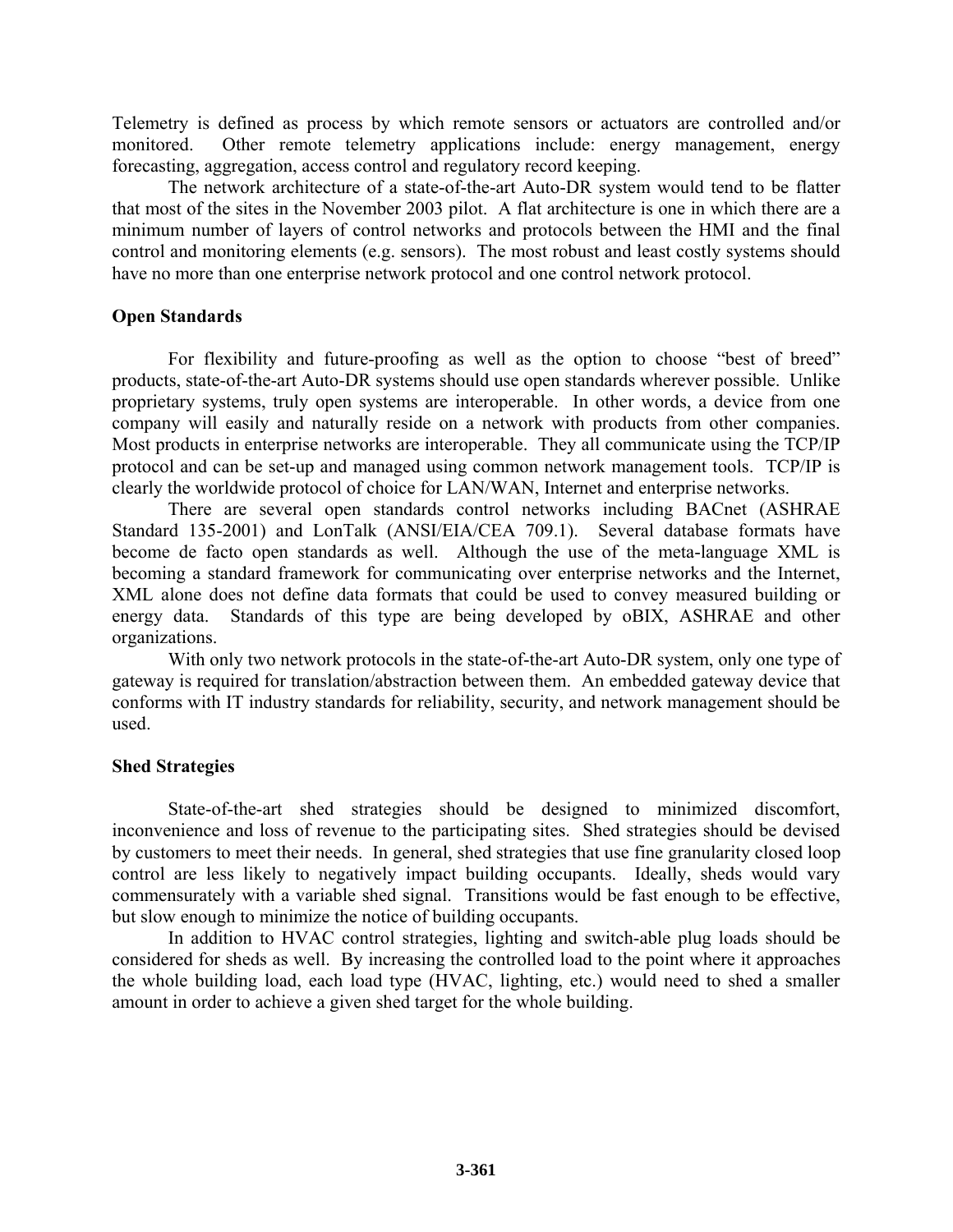#### **Future Directions**

Although more common in the industrial controls marketplace, TCP/IP protocol is used to create control networks. In these systems, traditional open control protocols such as BACnet and LonTalk are eliminated all together. TCP/IP could be used in an end to end integrated enterprise, EMCS/EIS system. This trend is likely to gain momentum once the next generation of Internet Protocol, IPv6 is implemented. To achieve greater flexibility, increased control granularity and lower costs, increased use of wireless devices in Auto-DR , EMCS and EISs is likely to occur.

# **Acknowledgements**

The authors are grateful for the extensive support from Ron Hofmann, a consultant to the California Energy Commission, Laurie ten Hope (CEC), Gaymond Yee (CIEE), George Hernandez (James Ruben Associates), and Karen Herter (LBNL), Joe Desmond and Nicolas Kardas (Infotility), and numerous individuals from the participated sites. This project was supported by the California Energy Commission's Public Interest Energy Research Program and by the Assistant Secretary for Energy Efficiency and Renewable Energy, Office of Building Technology, State and Community Programs of the U.S. Department of Energy under Contract No. DE-AC03-76SF00098.

# **References**

- Flynn, P. (Editor). 2003. "The XML FAQ" Maintained on behalf of the World Wide Web Consortium's XML Special Interest Group v. 3.01 (2003-01-14).
- Kinney, S., M.A. Piette, L. Gu, and P. Haves. 2001. Demand Relief and Weather Sensitivity in Large California Commercial Office Buildings, Proceedings of the 2001 International Conference for Enhanced Building Operations, LBNL Report 48285
- Motegi, Naoya, Mary Ann Piette, David S. Watson, and Osman Sezgen Lawrence Berkeley National Laboratory, "Measurement and Evaluation Techniques for Automated Demand Response Demonstration", 2004 ACEEE Summer Study on Energy Efficiency in Buildings. LBNL Report #55086.
- Motegi, Naoya, Mary Ann Piette, Satkerter Kinny and Karen Herter. 2003. "Web-based Energy Information Systems for Energy Management and Demand Response in Commercial Buildings." High Performance Commercial Building Systems, PIER Program. LBNL#- 52510. http://buildings.lbl.gov/hpcbs/Pubs.html
- Nexant. 2002. AB 29X and SB 5X Program Evaluation. First Quarter Report (January 1 to March 1,2002). Submitted to California Energy Commission. Contract #400-00-070.
- Nexant. 2001. AB 979, AB 29X and SB 5X Peak Load Reduction Programs. December 2001 Annual Report. Submitted to California Energy Commission and the California State Legislature.